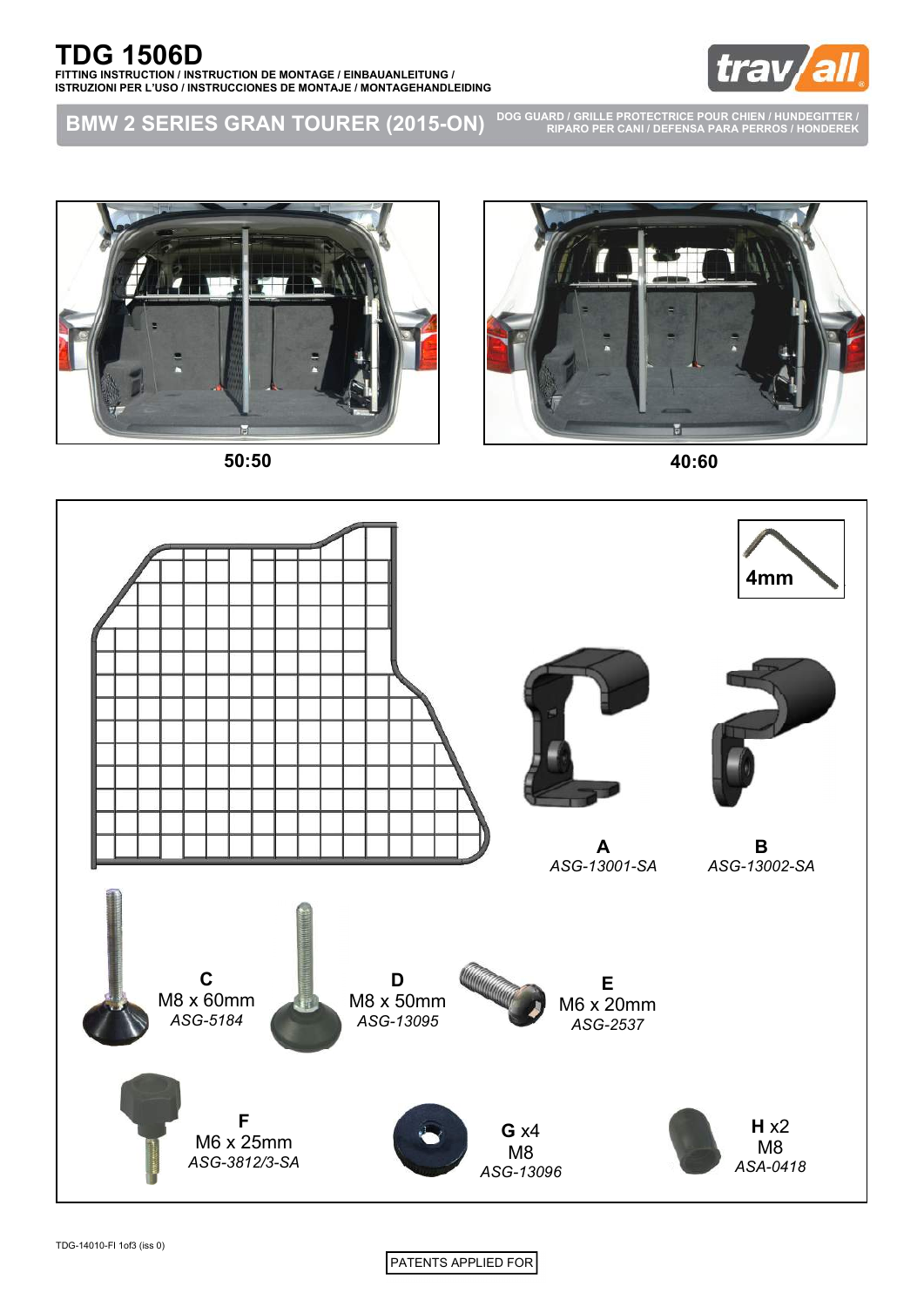

**BMW 2 SERIES GRAN TOURER (2015-ON)**

**DOG GUARD / GRILLE PROTECTRICE POUR CHIEN / HUNDEGITTER / RIPARO PER CANI / DEFENSA PARA PERROS / HONDEREK**